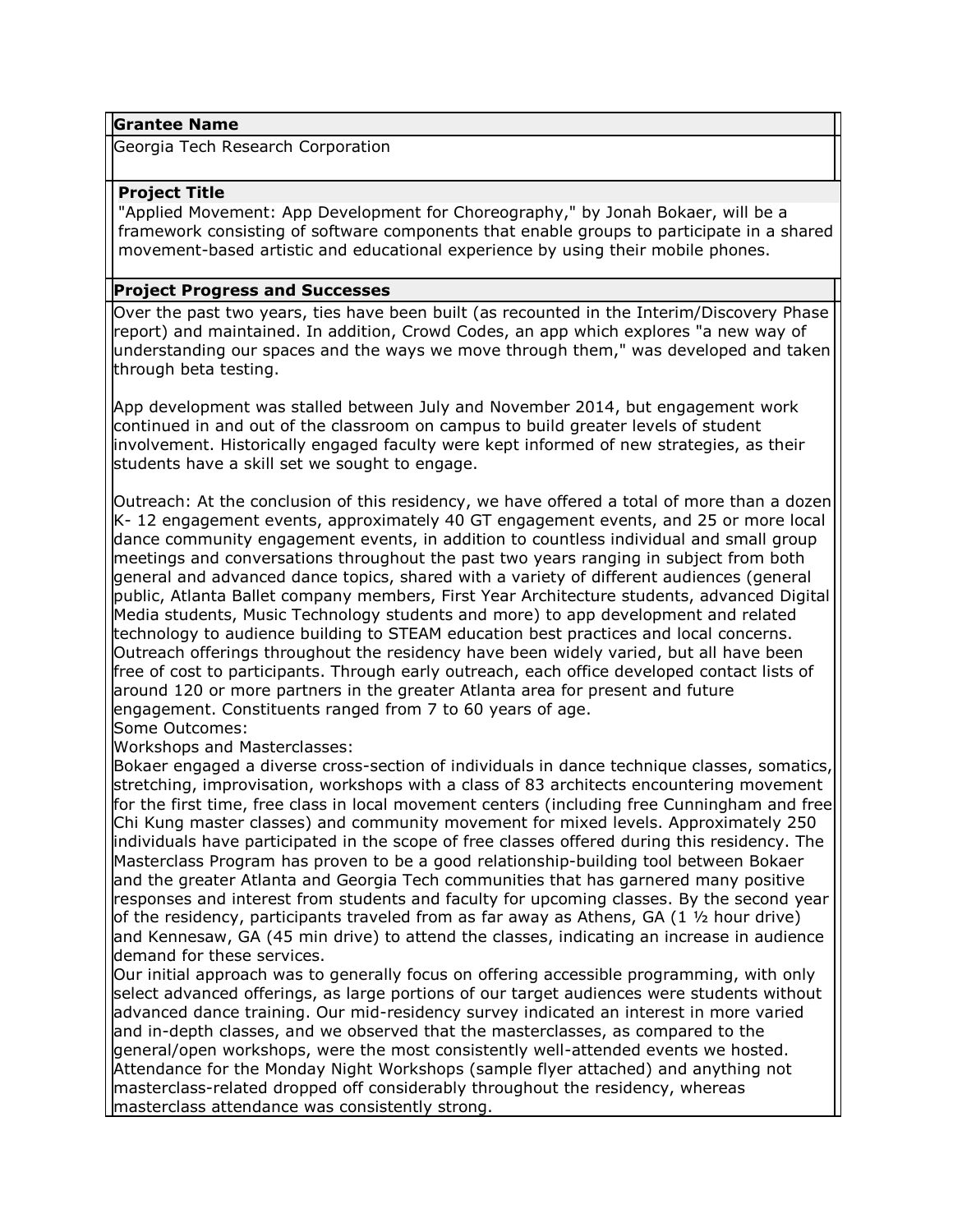Creative Campus Engagement:

We had a number of specific academically integrated engagements throughout the residency, and participants' responses to these events served to inform not just activity programming during the residency, but activity programming for the Office of the Arts in the coming year as well. These engagements included a GVU (Graphic Visualization and Usability) Meet & Greet in September 2013 which led to a GVU Brown Bag

presentation in February 2015, one-time topical class lectures with students from DramaTech, Music Technology, Wearable Product Design and others, and deeper semesterlong engagements with classes in Digital Media and Architecture.

Many relationships outside of the classroom environment also developed, with graduate student Mikhail Jacob seeking out Bokaer for consultation in the development of his Viewpoints Artificial Intelligence (VAI) software and Bokaer attending multiple TechArts events, showing appreciated support for others' art on campus. Connections were maintained with Keith Edwards and the other GVU Center team members, and new connections were built with Operations staff across campus, most notably Rod Bolden of the Campus Recreation Center, who was quite enthusiastic and immediately saw potential practical applications for Crowd Codes.

For various reasons including faculty sabbaticals and Jonah's intense touring schedule, no semester-long collaborations were able to occur during the second year of the residency, but ties from the first year's collaborations remain strong to this day.

Greater Atlanta Community Engagement:

In general, the Greater Atlanta engagement has proven quite fruitful, as it yielded crossover to awareness, enthusiasm, a diversity of contacts and eventual feedback for the app development tests. Our efforts excelled in reaching the populations that were originally proposed.

Our K-12 outreach saw the revival of our relationship with Centennial Academy (formerly Centennial Place Elementary -- they were awarded charter status in summer 2014 with a goal of adopting the STEAM educational structure) which had fallen dormant prior to the start of this residency, and growth of our relationship with Grady High School which led to several exciting outcomes, including our largest beta testing group which also included 50- 60 students observing the testing process, the reinstatement of a dance program in Grady's curriculum for the coming school year, and the Office of the Arts' Jennifer Kimball being invited to join their Local School Council as a community business partner for the 2014-15 school year and being re-elected for the 15-16 year.

For the larger Atlanta community, open beginner to intermediate-level workshops were offered during almost every visit throughout the residency, and masterclasses were offered (often in collaboration with the Atlanta Ballet) periodically. Unquestionably the most successful and exciting local dance community interactions were activities surrounding performances: the invited dress rehearsals garnered one of the largest and most enthusiastic attendance of the entire residency. This seems to be the engagement that people wanted and several relationships were formed as a result of this residency. These ongoing connections created additional performance engagements for Bokaer outside of the Georgia Tech residency in the larger Atlanta community.

Overall, we have continued to achieve meaningful landmarks in Local Outreach to the dance community, Creative Campus Engagement of the student population, and App Development, with the continued added benefit of artistic growth for Bokaer and his dancers, who received the first per diem rate boost in 7 years during this residency and who continue to benefit significantly from on-stage rehearsal time at the Ferst Center and local engagement provided during their focused weeks in rehearsal on campus. Dancers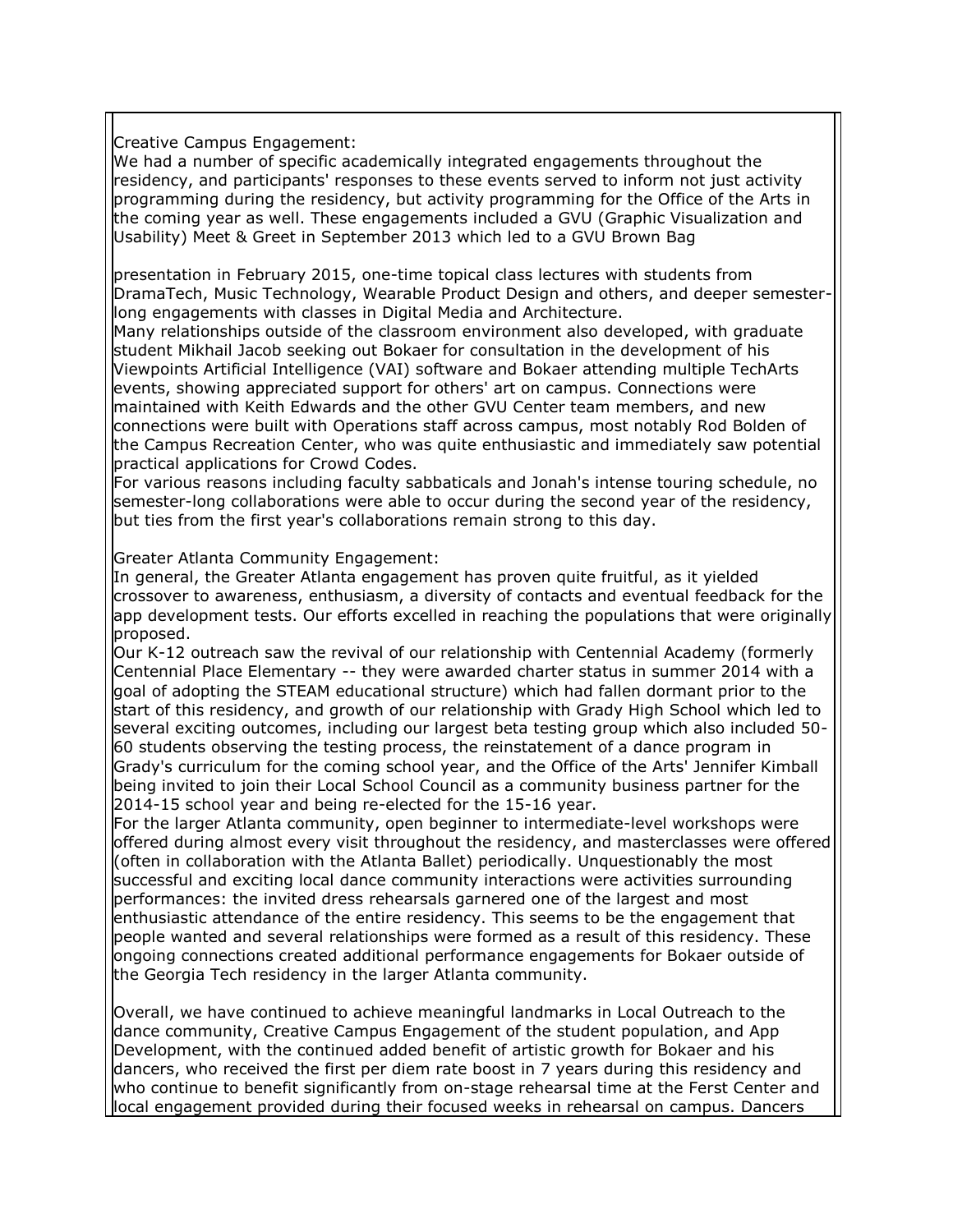engaged over the course of this residency with Jonah Bokaer include: David Norsworthy (US/Canada, 2 visits), Lilja Ruriksdottir (US/Iceland, 2 visits), Tal Adler-Arieli (US/Israel, 2 visits), Maximilian Cappelli-King (US, 2 visits), CC Chang (2 visits), Laure DuBois (1 visit), James Koroni (1 visit), Adam Weinert (1 visit), James McGinn (1 visit), Natasha Katarinopolous (1 visit).

# **Challenges / Obstacles / Failures Encountered in the Project**

As of the Interim Report, scheduling was our largest challenge, and this has continued to be the case throughout the remainder of the residency. As Bokaer's touring career has continued to intensify, finding concurrent weeks for Bokaer to meaningfully engage with students (two of our three target audience groups) was increasingly challenging. Between the limitations posed by

the academic year (finals weeks, school breaks and standardized testing) and the demands of Bokaer's touring schedule, residency weeks were often required to be scheduled at lessthan- ideal times within the already obstacle-riddled school year.

Campus engagement, while qualitatively fruitful, encountered difficulties as well, due to the high volume of activities and academic commitments already in place on campus. Events routinely received noticeably more RSVPs than attendees (for example, the 10/28/13 workshop had 10 RSVPs versus 6 attendees). This is certainly not an isolated situation, but it was a challenge nonetheless, and significant effort was made to both coordinate and incentivize events so that respondents would attend.

With regard to app development, we encountered significant obstacles in securing a contract with our desired app development partner, Local Projects, forcing our development schedule to differ significantly from our original intent. Creative solutions were found, and the artistic integrity of the project was never in jeopardy, but getting the legal logistics worked out proved to be far more of a challenge than any of us had anticipated.

# **What was learned from these that might be of benefit to others?**

Conducting a mid-residency survey yielded results that affected our programming choices moving forward.

Publicizing well in advance and also reminding frequently in the days and hours prior to the event are important for attendance, especially in a university setting.

**Links to relevant website(s) and/or project publications, reports, etc.**

"Having a Catch with Dad," from Michale Nitsche's class, Fall 2013 https://youtu.be/bH6rNJqpjE4?list=UUhEVkrAr98Ke-9fAncavFfQ

"The Rebel" review (performance 2/22/14 at SCAD Savannah, then came here for TechArts Festival)